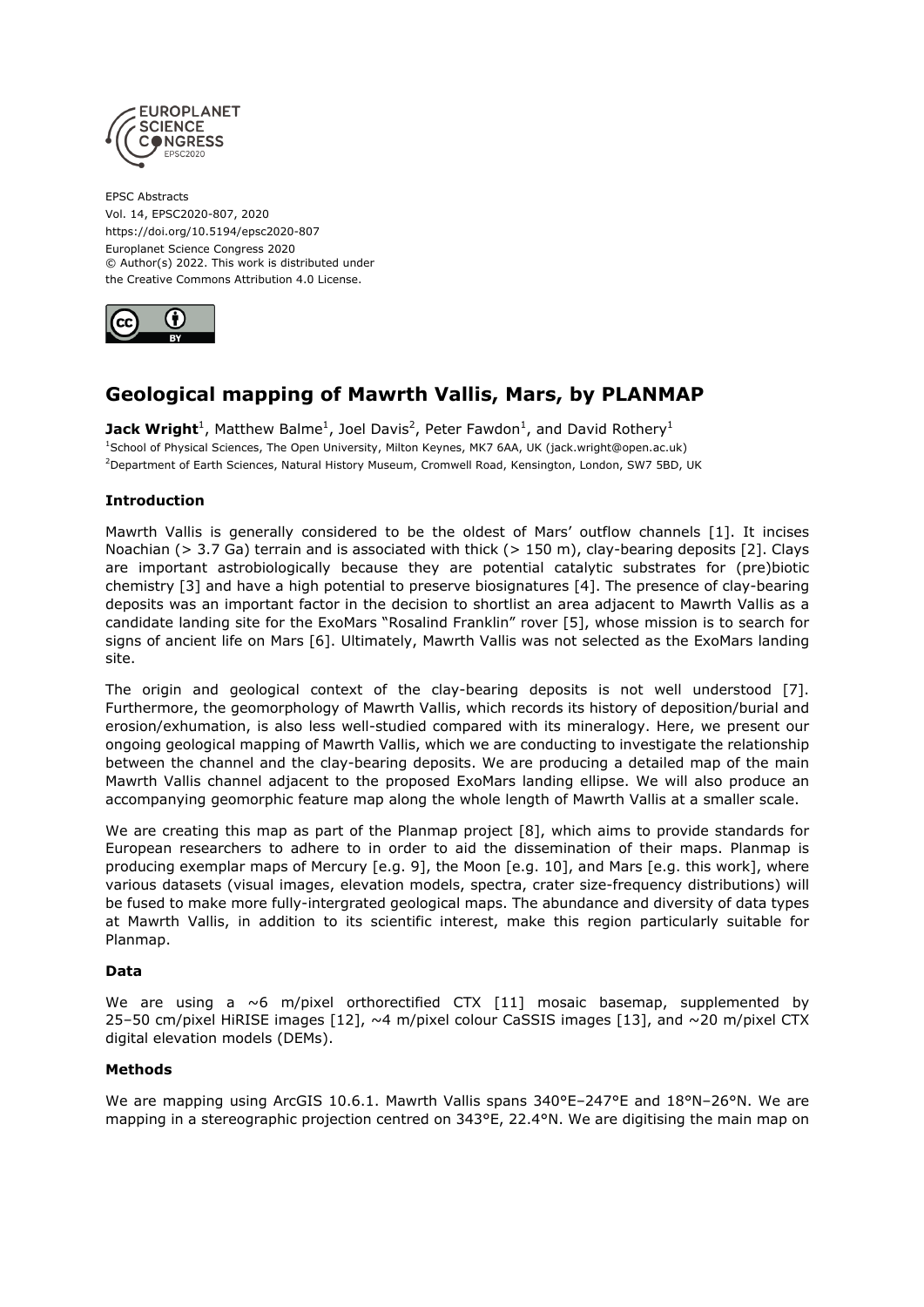the CTX mosaic at 1:20,000-scale ( $\sim$ full CTX resolution), and intend to publish the map at  $\sim$ 1:100,000-scale. The geomorphic feature map will be published alongside the main map. We will use HiRISE and CaSSIS images to aid unit definition and CTX DEMs to aid stratigraphic interpretation.

### **Results and future work**

Figure 1 shows the current state of our map.



Figure 1. Draft contacts (red) in our geological map of Mawrth Vallis adjacent to the ExoMars candidate landing ellipse (yellow). Main mapping area outlined in black.

We plan to begin work on the geomorphic feature map soon. Progress on the main map will continue in parallel. We will investigate the stratigraphic position of Mawrth Vallis relative to the large impact craters in the region. We will consider how the stubby depressions that occur with the main channel's walls formed.

## **Acknowledgements**

This project has received funding from the European Union's Horizon 2020 research and innovation programme under grant agreement No 776276.

## **References**

[1] Ivanov and Head (2001) J. Geophys. Res., 106, 3275-3295. [2] Loizeau et al. (2007), J. Geophys. Res. Planets, 112, E8. [3] Hazen and Sverjensky (2010), CSH Perspect. In Biol., 2, a002162. [4] Farmer and Des Marais (1999), J. Geophys. Res. Planets, 104, 26977–26995. [5] Poulet et al. (2020), Astrobiology, 20, 199–234. [6] Vago et al. (2017), Astrobiology, 17, 471–510. [7] [8] Massironi et al. (2018), Geophys. Res. Abs., 20, EGU2018-18106. [9] Wright et al. (2019), J. Maps, 15, 509–520. [10] Pöhler et al. (2020) Europ. Lunar. Sym., Abstract. [11] Malin et al. (2007), J. Geophys. Res. Planets, 112, E5. [12] McEwen et al. (2007), J. Geophys. Res. Planets, 112, E5.